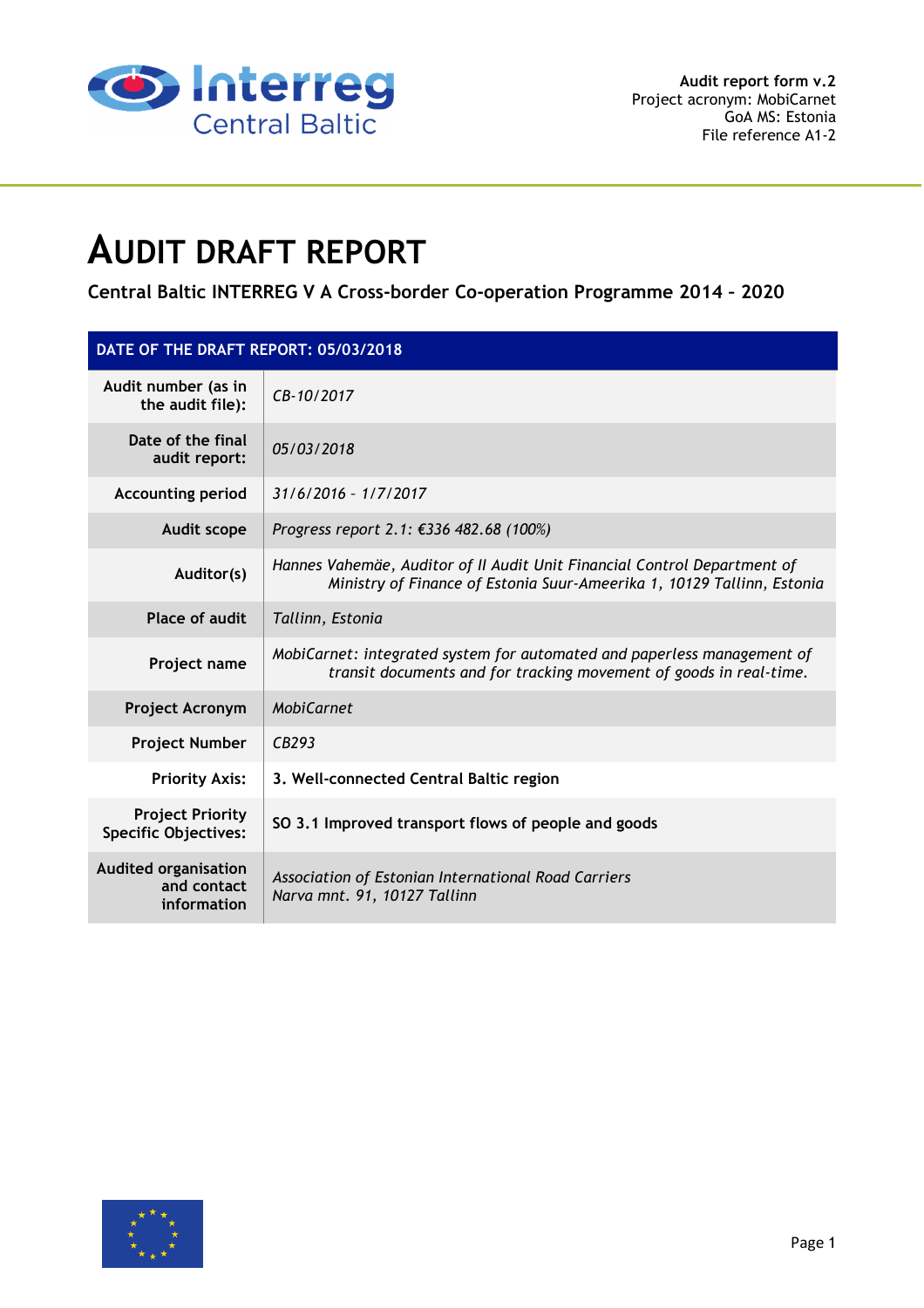

# **PART 1 – AUDIT SCOPE**

According to Article 127(7) of Regulation (EU) No 1303/2013 the audit authority is responsible to carry out audits on operations on the basis of supporting documents constituting the audit trail and verify the legality and regularity of expenditure declared to the Commission, including the following aspects:

- a) that the operation was selected in accordance with the selection criteria for the operational programme, was not physically completed or fully implemented before the beneficiary submitted the application for funding under the operational programme, has been implemented in accordance with the approval decision and fulfilled any conditions applicable at the time of the audit concerning its functionality, use, and objectives to be attained;
- b) that the expenditure declared to the Commission corresponds to the accounting records and that the required supporting documentation demonstrates an adequate audit trail;
- c) that for expenditure declared to the Commission determined in accordance with Articles  $67(1)(b)$  and  $(c)$  and 109 of Regulation (EU) No 1303/2013 and Article 14(1) of Regulation (EU) No 1304/2013, outputs and results underpinning payments to the beneficiary have been delivered, participant data or other records related to outputs and results are consistent with the information submitted to the Commission and that the required supporting documentation demonstrates an adequate audit trail.

Audit was conducted during the period:  $4/10/2017 - 05/03/2018$  (on-the-spot verification on  $16<sup>th</sup>$  of November 2017 at the premises of the Lead Partner, Association of Estonian International Road Carriers)

## **PART 1.1 - Limitation of scope**

*There were no limitations of the scope.* 

## **PART 1.2 – AUDIT METHODOLOGY**

The audit is carried out in compliance with international accepted auditing standards and the audit strategy, which is approved by the audit authority and group of auditors representing each Central Baltic INTERREG VA Programme Member State.

The audit process comprises of three stages:

#### **a) Preparation and planning of the audit**

The legal regulations, programme's and project's documentation and other relevant documentation were collected and analysed. Also, interviews or checklists were prepared for carrying out the administrative checks and on-the-spot controls of the auditor.

#### b) **Fieldwork**

Interviews with responsible staff were conducted, documents checked and testing performed. In order to attain the audit objectives, the audit check-list compiled by the Audit Authority was used. The on-spot visit to the auditee was held on 16/11/2017. Additional expertise was asked from the experts of state aid from the Ministry of Finance.

#### **c) Reporting**

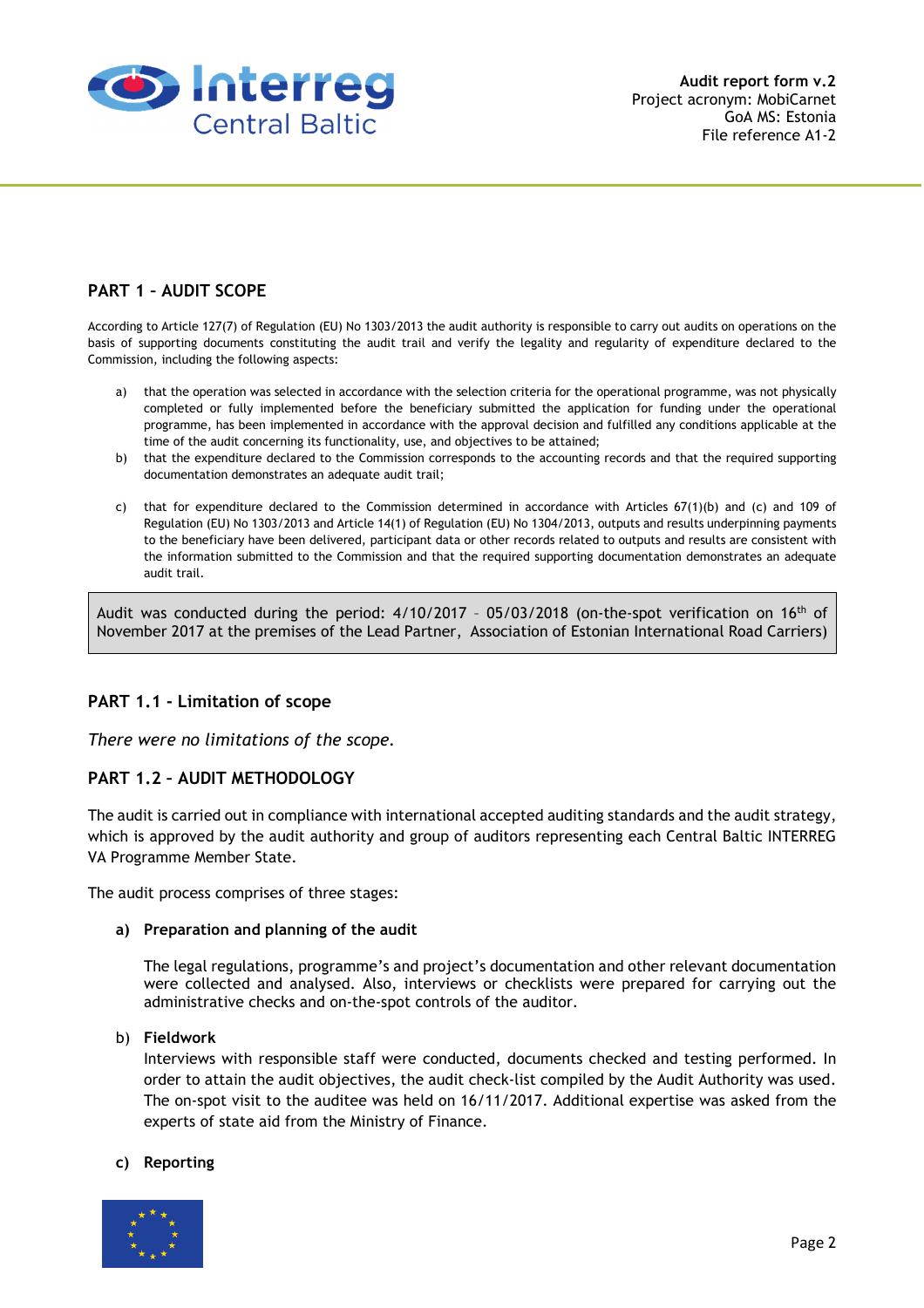

On the basis of audit procedures, conclusions on the implementation of the project were made.

Preliminary report: 08/02/2018 Final report:

Contradictory procedures: Report sent to the auditee as a draft: 08/02/2018<br>Final report: 05/03/2018

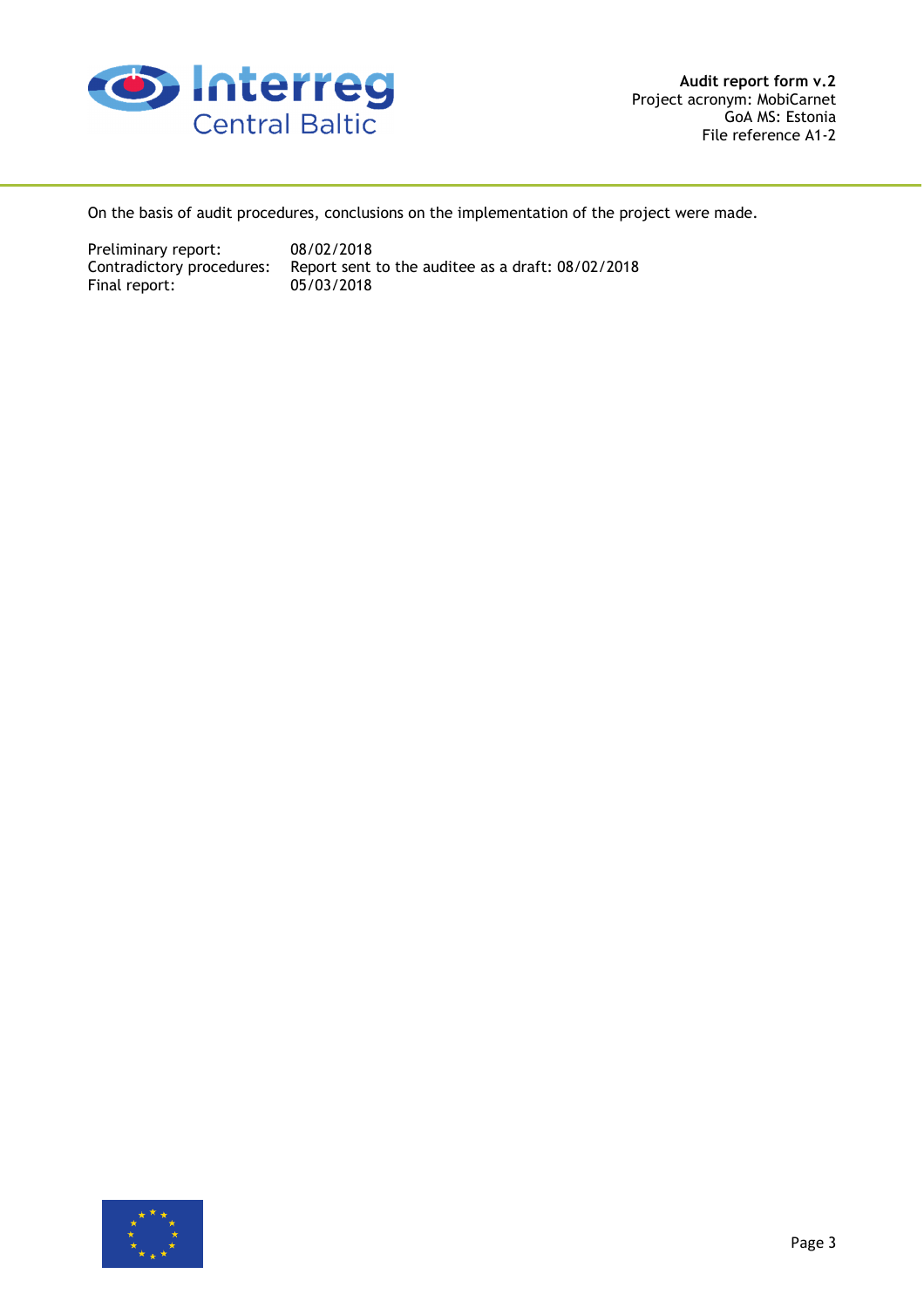

# **PART 2 – FINANCIAL DATA OF OPERATION**

*Financial data of audited partner must be listed* 

| Partner         | Certified amount in the audit scope |                              |                                    |                                                            |           |                                           |                             |               |              |  |
|-----------------|-------------------------------------|------------------------------|------------------------------------|------------------------------------------------------------|-----------|-------------------------------------------|-----------------------------|---------------|--------------|--|
| abbrv.<br>LP/PP | <b>Staff Costs</b>                  | Office And<br>Administration | <b>Travel And</b><br>Accommodation | <b>External</b><br><b>Expertise And</b><br><b>Services</b> | Equipment | <b>Infrastructure</b><br><b>And Works</b> | <b>Total</b><br>Expenditure | (net revenue) | <b>Total</b> |  |
| LP              | €107 526.11                         | €16 128.91                   | €6529.58                           | €204 968.91                                                | €1329.17  | €0.00                                     | €336 482.68                 | €0.00         | €336 482.68  |  |
| <b>Total</b>    | €107 526.11                         | €16 128.91                   | €6529.58                           | €204 968.91                                                | €1329.17  | €0.00                                     | €336 482.68                 | €0.00         | €336 482.68  |  |

**\*Data available in eMS Section: CA Certificates > (open needed certificate) > Project report tables** 

## **Audited amounts outside the audit scope**

According to the audit finding No 1, the project has received unlawful state aid and thus the whole project is ineligible, including the payments made to the project on the basis of the financial report 0, report 1 and report 3 (60% of the payment claim) in the amount of €459 762.90.

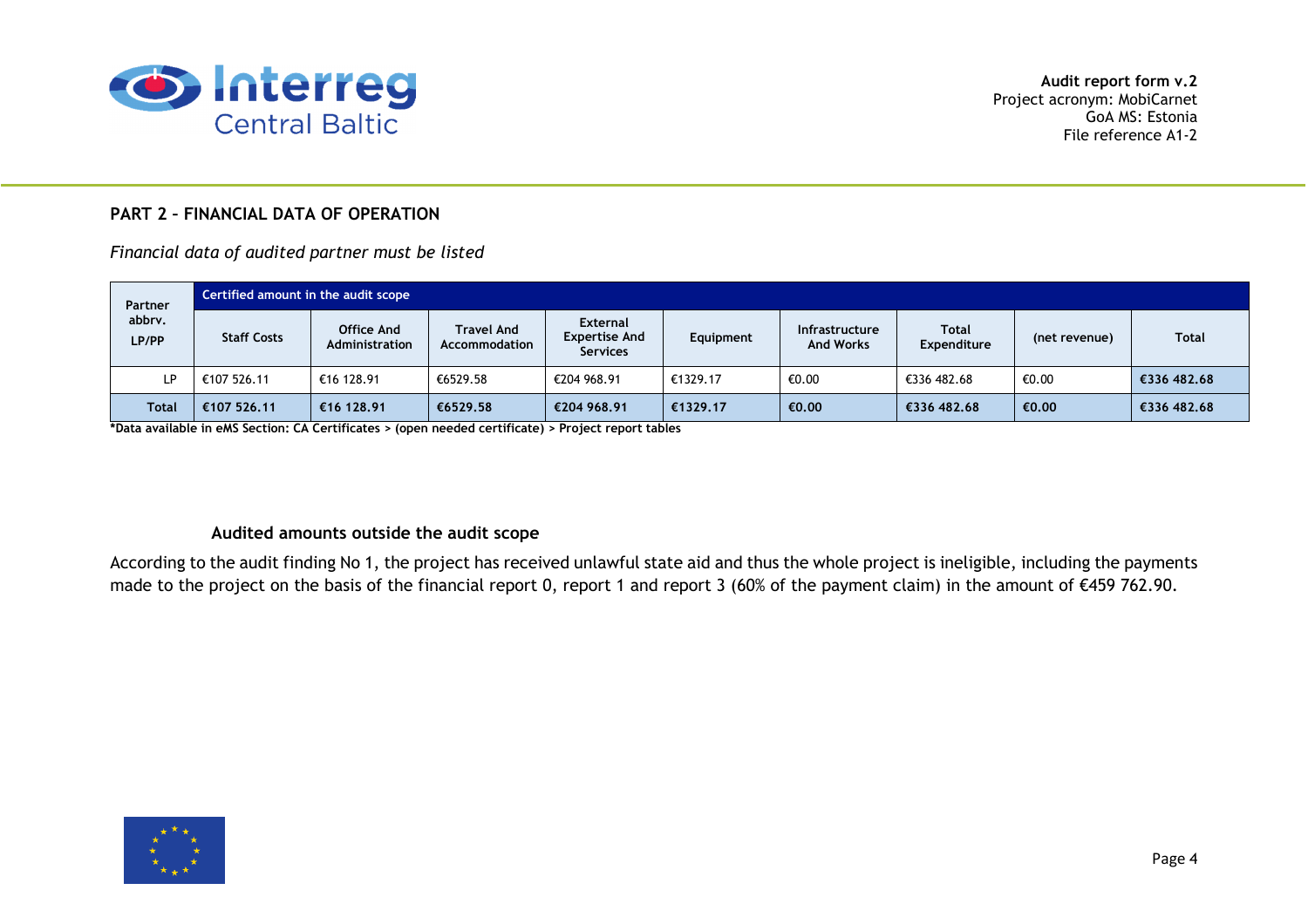

## **PART 3 – FINDINGS AND RECOMMENDATIONS**

## **PART 3.1 GENERAL**

During the audit we identify and document audit findings. We categorise these findings by reference to the level of importance. The categories which we use to classify our findings are as follows:

| Major | Findings that have financial impact or any other high risk deficiencies.                                   |
|-------|------------------------------------------------------------------------------------------------------------|
| Minor | Findings for which action should be taken to ensure full compliance but have<br>no financial consequences. |

## **PART 3.2 FINDINGS AND RECOMMENDATIONS**

**Audit finding No 1: The project fulfills all the criteria of the State Aid and should have been granted under State Aid regulation (major finding with financial impact of €336 482.68)** 

According to the Article 107 of the Treaty on the Functioning of the European Union: "*any aid granted by a Member State or through State resources in any form whatsoever which distorts or threatens to distort competition by favoring certain undertakings or the production of certain goods shall, in so far as it affects trade between Member States, be incompatible with the internal market.*"

MA has explained that they have seen the MobiCarnet's project as a public service and therefore, the granted aid to the project partners does not fall under the State Aid rules.

As a result of the audit procedures, the auditors would make the following conclusions about the project from the viewpoint of the State Aid:

- According to the project application, the auditors' opinion is that the project and creating the MobiCarnet's system is not a task given to the project partner (ERAA) with an administrative contract by the state. Lead Partner's articles of association does not foresee that kind of service providing to the public. Therefore, the project's result cannot be treated as public service, but rather as a private business of the project partner.
- During the audit, the Lead Partner has provided the information that they will collect fees from the users to cover maintenance costs. Therefore, in auditors' opinion this is an economic activity.
- Since the project is funded from the Central Baltic Programme, it is a support from the State resources and the financing is imputable to the State.
- The economic advantage to the Lead Partner is that 85% of the project's costs are compensated from the Cenral Baltic Programme and the result of the project is a product that will be marketed internationally. As the target area has been identified in the project application as international market, the auditors assume, it will not be distributed free of charge;
- The support given to the MobiCarnet's project is selective. Project is funded from the Central Baltic Programme. From the Programme, not every project gets its funding and the projects are assessed by the Joint Secretariat and by the Managing Authority. The Joint Secretariat with Managing Authority will decide which project gets funding. Therefore, the support is selective.
- There is also a potential distortion of the competition and an effect on trade between Member States. In auditor's opinion, the competition is distorted between the other coordinating organizations (or stakeholders' representing organization), because the development of the

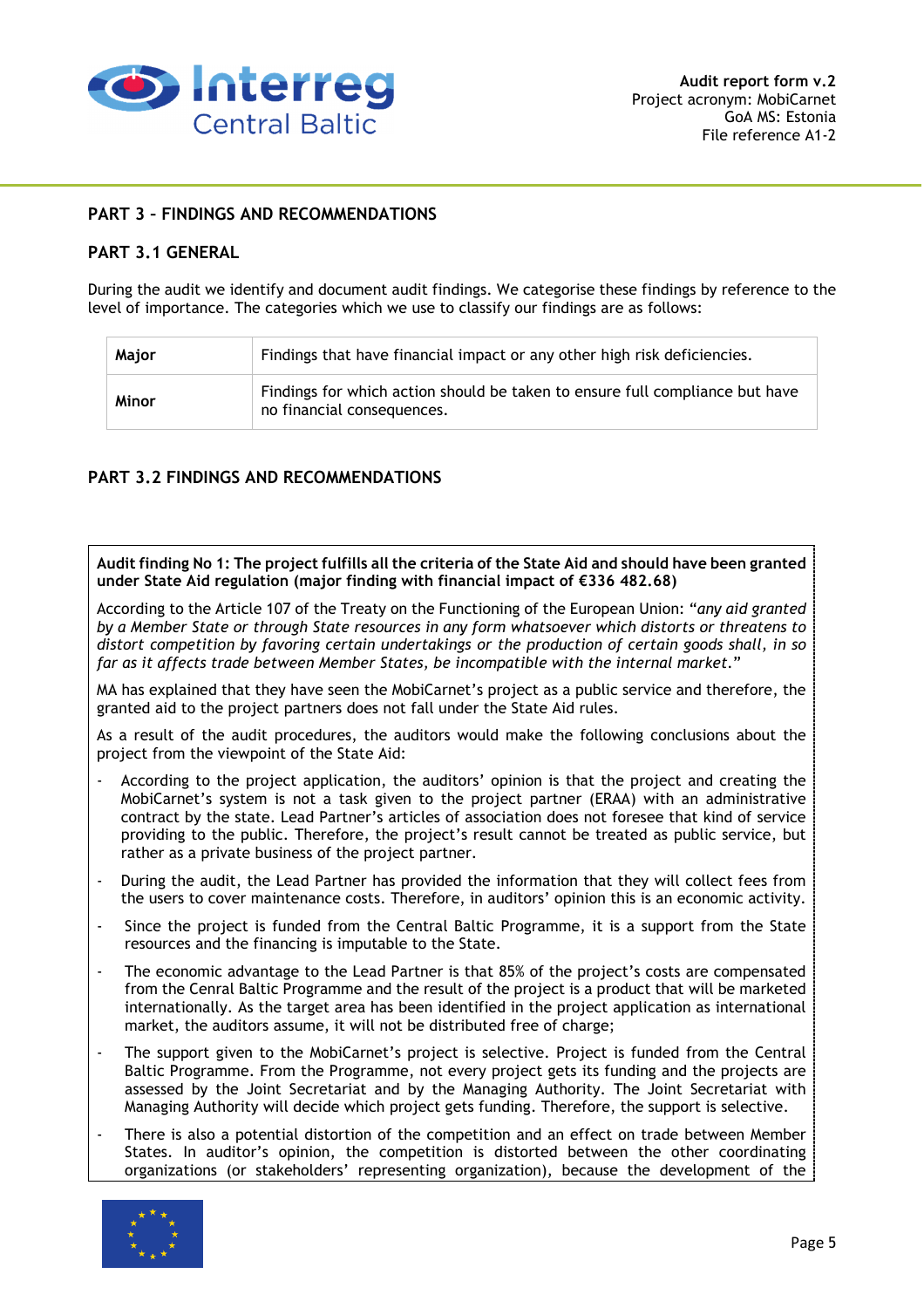

MobiCarnet system should be viewed as an economic product and having a public financing for that kind of costs, is a violation of competition and helps to generate additional income on the basis of public resources.

In auditors' opinion, all the criterias of the State Aid are fulfilled and the MA has given illegal State Aid to the MobiCarnet's project partners.

#### **Recommendation to the Lead Partner:**

The Managing Authority is recommended to formalize the financial correction from the Progress Report 2 in amount of €336 482.68, including the €286 010.28 (85%) of programme's funds and €50 474.40 (15%) of own contribution. In auditors' opinion, the project has fallen under State Aid and therefore, all the costs of the project are ineligible.

#### **Auditee's response:**

The auditee, Eesti Rahvusvaheliste Autovedajate Assotsiatsioon (ERAA) is on the opinion that the granted aid to project partners in Project MobiCarnet CB293 does not fall under the State Aid rules and therefore, the audit finding no1 that MA has given illegal State Aid to Mobicarnet Project Partners, is groundless and unreasonable.

The auditee gives the following response:

- MobiCarnet is not a public service, but is a service that is open to public. There are no limitations to use the services of the system and the service is not offered for profit making purposes, but to an extent fees are collected, these are meant to cover the costs of maintaining the system. Definitely the main target groups are the members of ERAA and SKAL Kustannus Oy (international road carriers), but the services are available publicly. The only limitation is that the users need to identify themselves via ID card and mobile ID in Estonia and via mobile ID Telia or aski.fi in Finland.
- ERAA is a non-profit association and the Articles of Association of ERAA entitle ERAA to establish undertakings for rendering necessary services to its members, if necessary, or to participate in those as well as to perform any other operations in the interest of its members. The note made by the auditor Hannes Vahemäe to the Articles of Association of ERAA, is irrelevant.
- The auditor's note that the given support is selective, is also irrelevant. In all Central Baltic programme projects, the existence of aid and selectivity, apply.
- What has to be analyzed, among others, is whether the other two criterias of State Aid are fulfilled – whether economic advantage and effect on competition and trade, exists.
- The aid cannot give an economic advantage to the Project Partners. The programme rules set forth that the project must not generate any revenue and the developed system does not foresee any revenues. At the same time, the system needs maintenance (minimum 15 000 – 20 000 EUR per month) and for the maintenance of the system some funds are needed. Only the mere fact that the service is provided for small fee to be able to secure the functioning of the system does not provide any economic advantage to ERAA or SKAL Finland Oy or to the daily operator of the system, MobiCarnet OÜ. Therefore the auditor's opinion that it is an economic activity, is irrelevant. The auditor has to identify the economic advantage, which he has not done and which does not exist as well.
- The auditor's assumption that the service is marketed internationally, is not correct. The project that was approved by MA was only for the territory of Estonia and Finland. The service can be provided only in Estonia (via ID card and mobile ID) or in Finland (via mobile ID Telia or aski.fi). The system is integrated to Estonian Commercial Register, Register of Economic Activities, Tax and Customs Board and Police and Border Guard Board and to Finnish Customs, Police, Border Guard and Patent and Registration Office. The system cannot be used in other states than Estonia and Finland without excessive development and interface to local tax/ customs and other

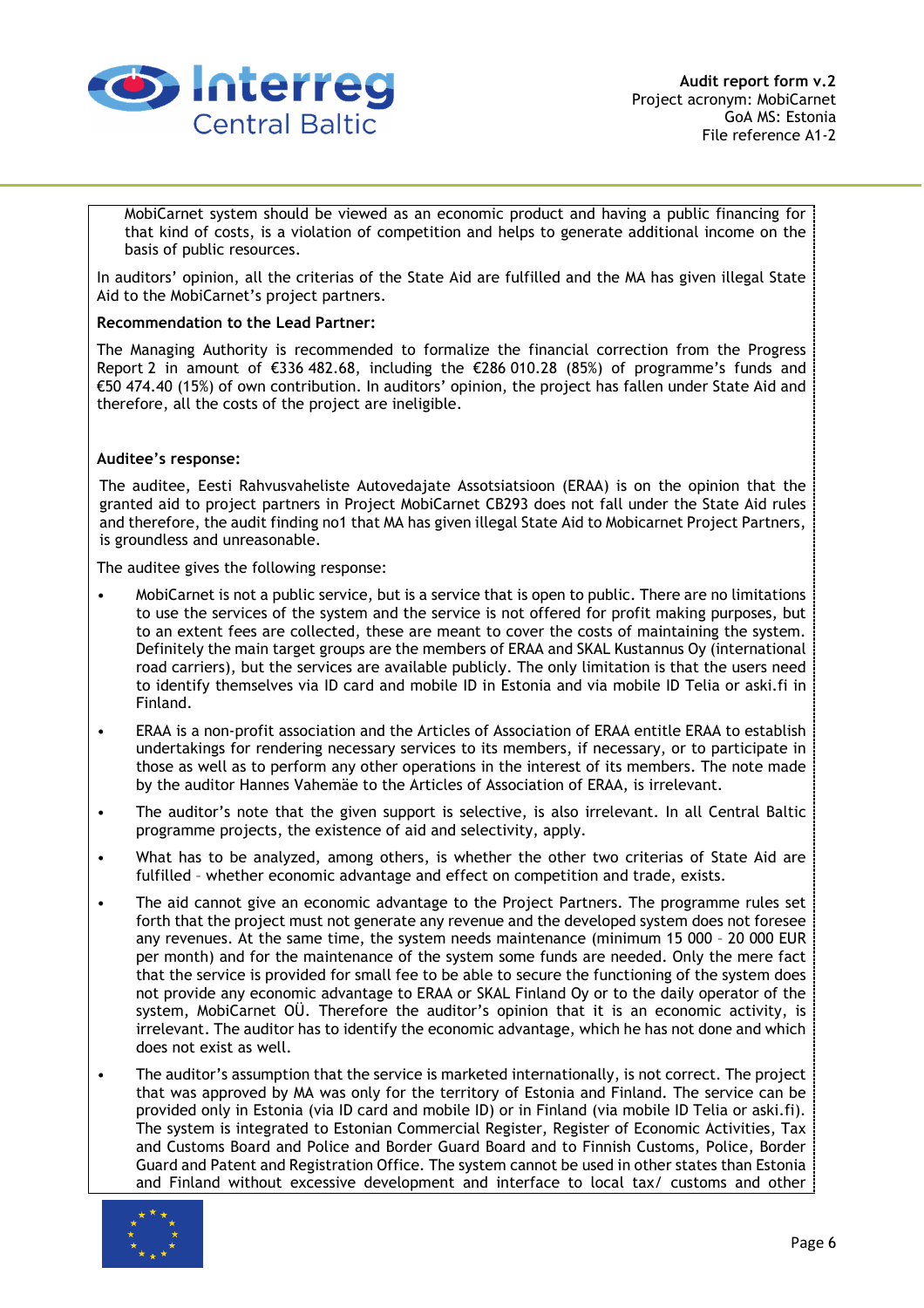

necessary authorities for which the Project Partners or the operator of the product does not have any funds nor any plans.

- The Project does not affect trade between Members States as it only has local effect to simplify the execution and storage of the transit documents and track the movement of goods from Estonia to Finland and from Finland to Estonia. Therefore, if one of the four criteria does not exist, the State Aid rules are not applicable. Auditor's wrong assumption is not supported by Project approval and Subsidy agreement, where the relocation of the programme area (Estonian and Finland) give grounds to the repayment of the ERDF contribution.
- The Project has been audited by the Ministry of Finance during the whole time of the project implementation and the issue of State Aid has not been raised during the whole two year period. ERAA would not have continued to implement the Project, if such indication has arisen earlier. The finding of the second level audit is definitely a suprise for the Project Partners.
- SKAL Kustannus Oy as Project Partner has been audited by Finnish Ministry of Finance and no such findings as in Estonia have been made to the Project in Finland.

ERAA has been given six working days to respond to the audit draft report. This timeframe does not give the possibility to have a more thourough analysis of the situation. Therefore, ERAA has ordered from law firm Ellex Raidla a legal analysis on the subject whether Project MobiCarnet CB293 falls under the State Aid rules.

#### **Final conclusion by the auditor:**

Taking into account the information given by the auditee in its response and all the criteria on the basis of which the potential state aid shall be assessed, the auditors are still in opinion that the project falls under the State Aid rules.

The auditee points out in its response that they will collect fees to cover the costs of maintaining the system. Therefore, in auditors' opinion it is an economic activity, because they are getting income for providing the service in the market.

One of the main points that the auditee brings out, is that the project partners don't get an economic advantage. The auditors' disagree with that. Right now the state has given money from its resources to implement the project of MobiCarnet and therefore the auditee's financial situation has an advantage among other organizations. Also, the auditors' would like to refer that the project can be seen non-economic only when it fulfils a purely social and cultural purpose. In auditors' opinion, the MobiCarnet doesn't fulfil that purpose.

The assumption that the service is marketed internationally, is based on the information given in the project application, according to which: "For further implementation, establishing contact with potential target groups on EU and global level." and "…MC will focus on the perspective of broader usage by different organizations and countries." In auditors' opinion these are the indications to the applicants' intention to market the system also internationally.

Also, the auditee points out that the project does not affect trade between Member States, because it's only for the local market. According to the Commission Notice<sup>1</sup> on the notion of State aid, "...public support to undertakings only constitutes state aid insofar as it affects trade between member states. In that respect, it is not necessary to establish that the aid has an actual effect on trade between member states but only whether the aid is liable to affect such trade. In particular, where state financial aid strengthens the position of an undertaking as compared with other undertakings competing in intra-union trade, the latter must be regarded as affected by the aid". As the final outcome of the project is an IT system offering a solution for better and paper free management of movement of goods, the product competes with other similar IT solutions on the transportation market. Therefore, in auditors' opinion, there's a potential market for the MobiCarnet's

<sup>1</sup> http://eur-lex.europa.eu/legal-content/EN/TXT/PDF/?uri=CELEX:52016XC0719(05)&from=EN



 $\overline{\phantom{0}}$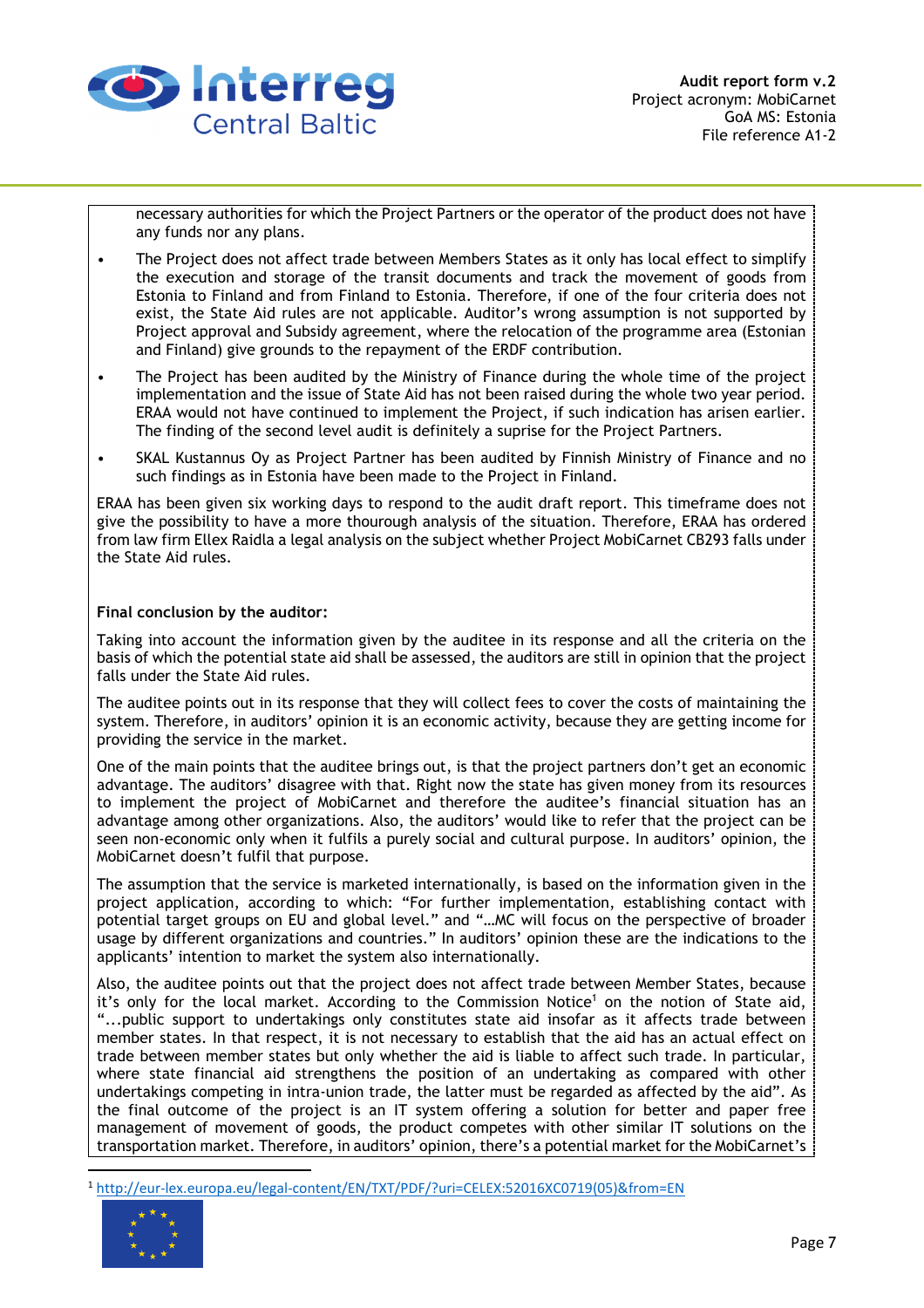

project and thus a potential effect on trade between member states. The aid given to the auditee strengthens the position compared to the other organizations offering similar solutions and therefore it has an effect between the Member States.

The auditors would also like to clarify the auditing procedures. So far, the project has been checked only by the first level controllers and not by the auditors. The First Level Control and the Second Level Audit are different bodies and have different tasks. The First Level Control is responsible for checking the eligibility of the cost documents and payment applications. The Second Level Audit is responsible for giving an independent opinion on the overall implementation and management of the project on the level of the project partner and the programme bodies. So there could be different approaches and different opinions.

Estonian members of the Group of Auditors are not aware about the findings or opinions that were given to the Finnish project partner by the Finnish Ministry of Finance.

## **PART 4 – AUDIT CONCLUSION**

The conclusion of the audit is based on the audit procedures carried out during the audit, including analysis of the information and documents gathered and interviews conducted with the auditee. Based on the audit work performed the auditors have obtained reasonable assurance that the expenditure declared under the audited operation "MobiCarnet: integrated system for automated and paperless management of transit documents and for tracking movement of goods in real-time." (MobiCarnet) No CB293 within Priority Axis 3 during the reference year 01.07.2016-30.06.2017 is not legal and regular.

The summarized list of findings identified during the audit is presented in the following table.

| <b>No</b> | <b>Financial Impact</b><br><b>Total</b> | <b>Financial Impact</b><br><b>ERDF</b> |  |  |
|-----------|-----------------------------------------|----------------------------------------|--|--|
|           | €336 482.68                             | €286 010.28                            |  |  |
| Sum       | €336 482.68                             | €286 010.28                            |  |  |

#### **PART 4.1 FOLLOW-UP**

This audit report is compiled for use of the Audit Authority of the Central Baltic INTERREG VA 2014-2020 Programme and will be used to draw conclusions about functioning of the Management and control system of the above mentioned programme. Information in the report will be disclosed to relevant parties involved of management of the EU funds, including Commission services.

Parties responsible of audit finding follow-up:

- 1. Findings with Financial impact The Audit Authority (AA) will inform the Managing Authority (MA) to take necessary actions to correct shortcomings in the system;
	- a. Deductions will be made by the MA;
	- b. Confirmation of deductions will be made by the AA;
	- c. If needed follow-up audit will be done by GoA member.
- 2. Findings without the Financial impact
	- a. The MA will be informed and evaluation will be done if further actions are needed;
	- b. Confirmation of actions will be followed-up by the AA and if needed by the GoA member.

Upon request from the MA the Auditee is responsible to implement the recommendations and deliver the proof to the MA.